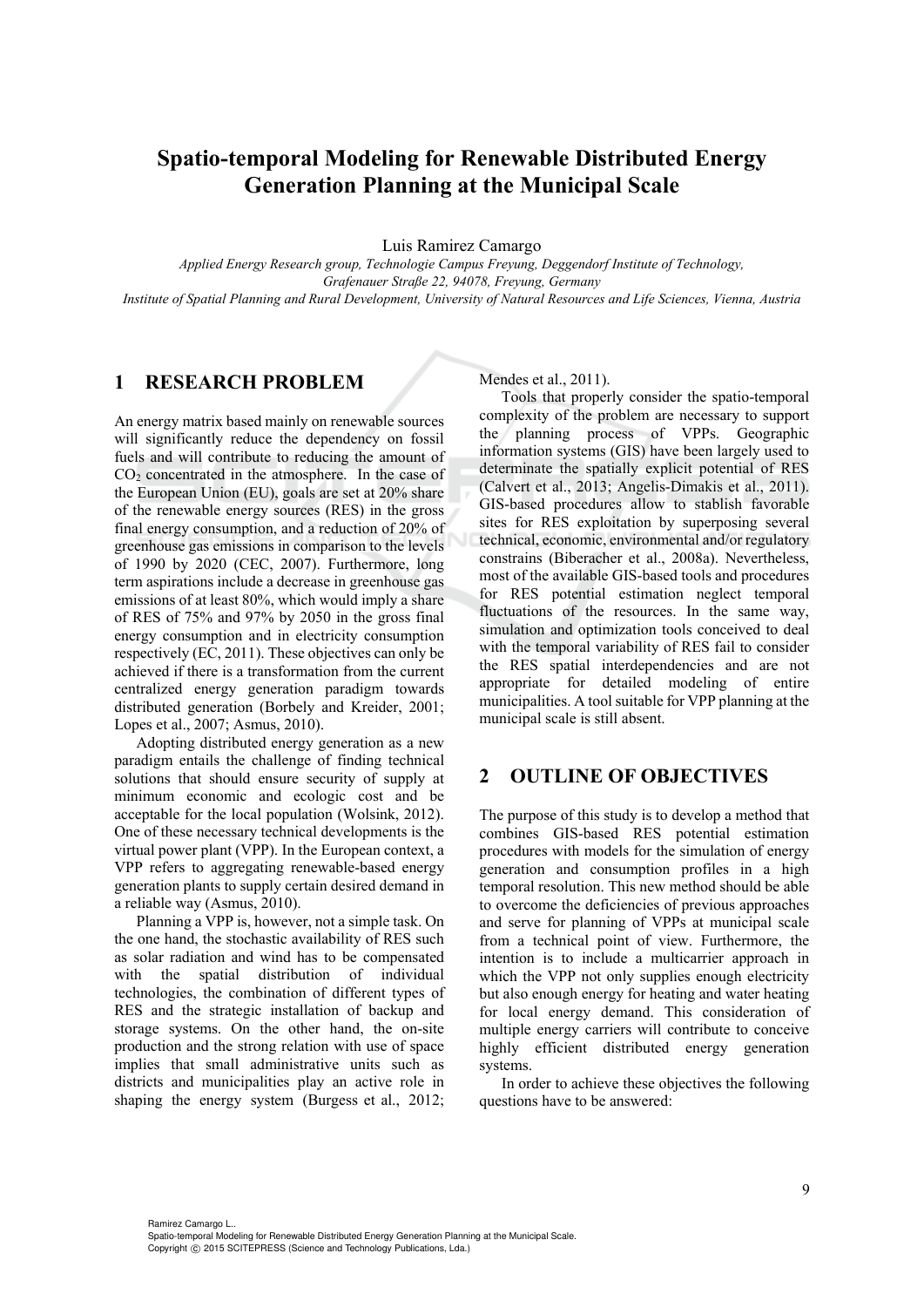- Which established spatial models and methods for the estimation of RES potential and determination of the energy demand are suitable to be extended with high temporal resolution models?
- How is it possible to couple spatial and temporal models for RES generation potential and energy demand for entire municipalities?
- Which procedures serve to consider the temporal uncertainties, fluctuations and differences between energy demand and generation? How can they answer questions regarding RES technology combination and sizing for the conception of distributed generation systems, such as multicarrier VPPs at the municipal scale?

## **3 STATE OF THE ART**

A wide range of tools, methods and models have been developed in the last decades to support national, regional and local authorities and private individuals in the planning and development of RES-based projects. These decision and planning support systems include GIS, simulation, optimization, accounting and impact calculation tools, as well as software packages that integrate several of these approaches (Mondal and Denich, 2010; Manfren et al., 2011; Mendes et al., 2011; Angelis-Dimakis et al., 2011; Adhikari et al., 2012).

GIS have been largely used to determine the potential and favorable areas for the deployment of RES (Calvert et al., 2013). As described by Biberacher et al., (2008a) the selection process can be divided in three main steps. It usually begins with the determination of the maximum theoretically available amount of a certain resource (solar radiation, wind, water, biomass and etc.). The next step is the utilization of technical criteria as e.g. land cover type, efficiencies and accessibility in order to reduce the usable area to one that can be exploited under the actual technical possibilities. The final step is the inclusion of economical, ecological and sustainability criteria, which can vary strongly depending on the RES and the region under study. The resulting areas and locations are normally used for two different tasks. On the one hand, they serve as basis for coarse calculations of total available energy from a certain source on a yearly or seasonal basis. On the other hand, they are the starting point for individual detailed assessments, which lead to the definition of the optimal dimensions for the energy generation plants.

There is also a long tradition in using computer-

aided simulations and optimization algorithms for sizing hybrid renewable-based energy generation systems. Procedures can be traced back more than a decade ago for example in Ai et al., (2003) and Yang et al., (2003) and have been in permanent development (see e.g. Yang et al., 2007, 2008, 2009). Some of them, as e.g. HOMER (Lambert et al., 2006) have become very popular and powerful planning tools for hybrid systems

However, the combination of GIS-based procedures and simulations in a high temporal resolution for modeling RES-based systems is a field with much less contributions. The examples that can be found normally present a coarse temporal and/or a low spatial resolution and are unsuitable for detailed planning of VPPs at the municipal scale (see e.g. Zeyringer et al., 2012; Biberacher et al., 2008b; Mittlböck et al., 2006; Niemi et al., 2012).

#### **4 METHODOLOGY**

An extensive literature review on distributed energy generation including methodological approaches and models for the determination of RES potentials, spatially explicit demand estimation and sizing of renewable-based installations is the basis for answering the proposed questions.

Promising methodological approaches for modeling every individual RES and type of energy demand are then compared and tested for usability and compatibility. The selected spatial models for RES potential and demand estimation will be extended in its temporal component. Moreover, this development is complemented with an algorithm that allows to determine the location and required size of every single plant of the distributed energy generation system to fulfill the local demand. Finally, several case studies with data of municipalities in Germany and Austria are conducted in order to test and calibrate the method and its individual components.

#### **5 EXPECTED OUTCOME**

The outcome of the project includes: (1) methods for modeling individual renewable-based energy generation technologies in high temporal and spatial resolutions. (2) Methods for spatio-temporal simulation of energy demand for electricity and for space conditioning. (3) An algorithm for locating and sizing individual plants in a VPP within a municipality. (4) A software tool that allows to repro-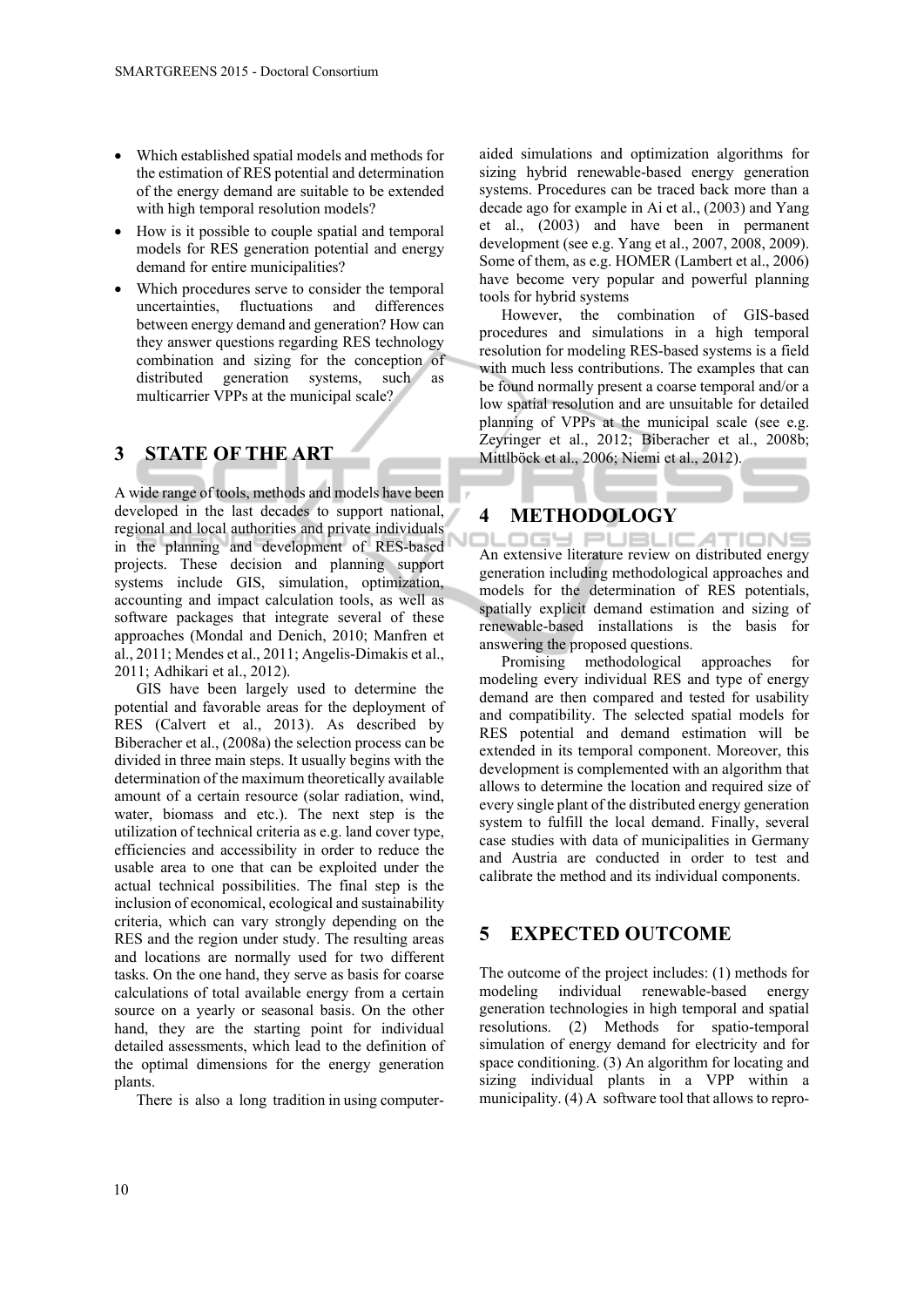

Figure 1: Underlying concept of the method for sizing virtual power plants at the municipal scale.

duce the method in a wide range of municipalities (5) Case studies of at least two municipalities (one in Germany and one in Austria) (6) a proof of the gains in efficiency that can be achieved when considering multi-carrier technologies in distributed energy generation systems. (7) A road-map for the exploitation of RES and a system design of a VPP to cover the local demand for the case study municipalities.

The method to be developed consist of a series of subsequent stages (see Figure 1). First, energy generation potential from RES and the demand from households, commerce and industry are georeferenced. Second, Yearly potential production and demand are disaggregated in a temporal

resolution of at least hours. The resulting time series of supply and demand are the input data for a decision tree algorithm. Third, this algorithm selects which plants from the total potential should be build and which size they should have in order to fulfil efficiently most part of the local demand. Fourth, the resulting load and difference with the demand are used to determine the Biomass requirements and the sizes of storage systems and combined heat and power plants to cover the total local energy demand.

### **6 STAGE OF THE RESEARCH**

After the literature review, the focus has been set to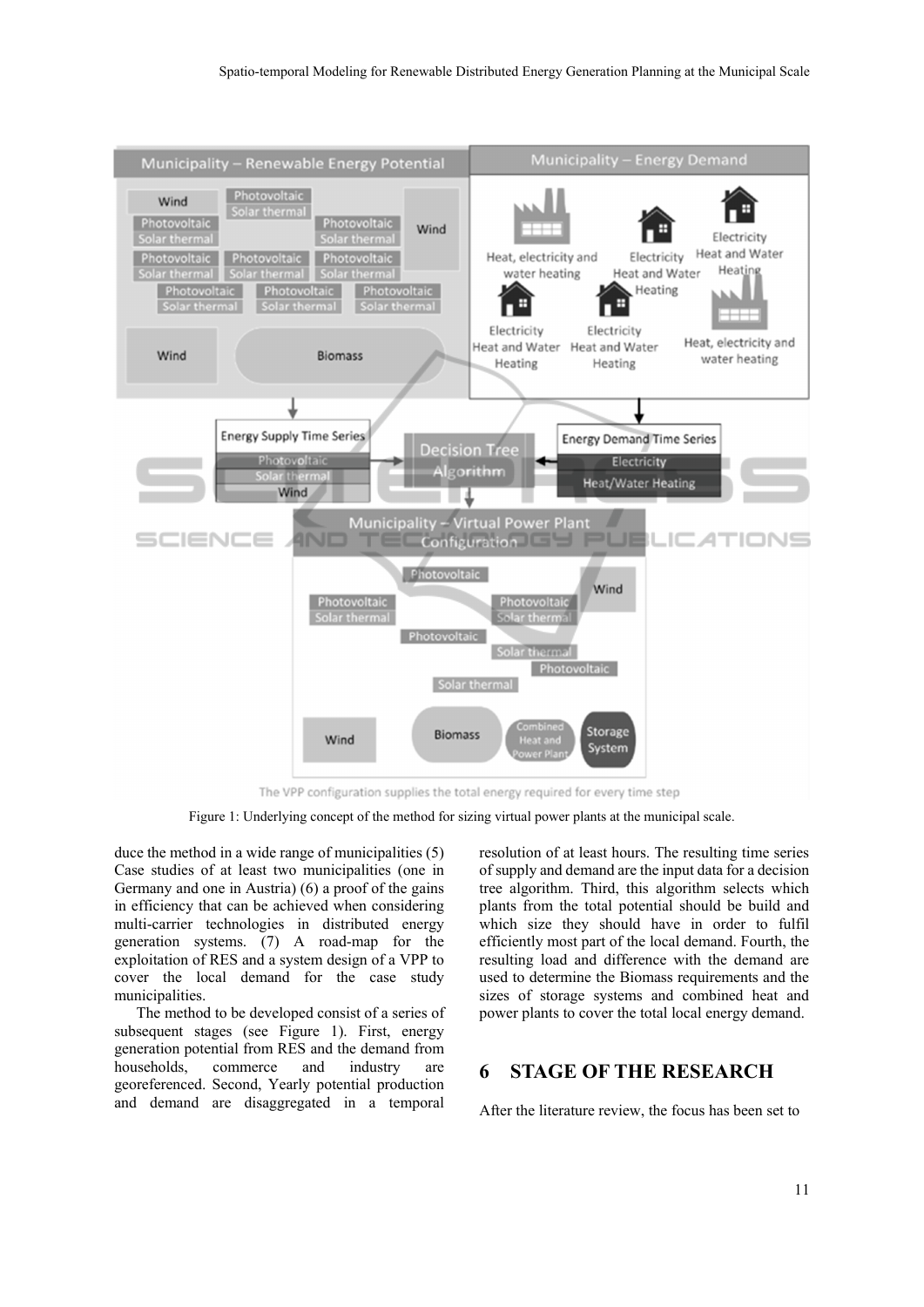model the most promising but also most variable RES, solar radiation and wind. A review of available methodologies and a comparison of proprietary and open source GIS-based tools for estimating solar radiation potentials, as well as a proposal for using them for the estimation of solar radiation in a high spatio-temporal resolution is presented by Ramirez Camargo et al., (2014). A first attempt to test this procedure and the relevance of distributing photovoltaic plants through a region to reduce the fleet-output variability and fulfil a certain demand is available in Ramirez Camargo and Zink (2014). Ramirez Camargo et al., (2015) introduce a GISbased methodology to generate time series for every potential roof-top photovoltaic plant within a municipality under consideration of real sky conditions, temperature variation and detailed technical parameters of photovoltaic plants. Furthermore, these time series are evaluated against the local demand of residential buildings using a decision tree algorithm. This algorithm configures photovoltaic plants sets that are the best match to the demand when pursuing a certain photovoltaic penetration level. Additionally, a methodology for sizing storage systems for the photovoltaic solution sets is introduced. A thorough evaluation of the resulting system configurations is performed using a pool of thirteen indicators. The resulting system configurations are equivalent to designing a VPP that relies entirely on photovoltaics and storage systems. Figure 2 presents an example of the resulting energy balance time series when using the methodology presented by Ramirez Camargo et al., (2015) for sizing a system to cover 50% of the yearly total demand of 438 residential buildings with photovoltaic systems. The solid line is the difference between the energy produced by the selected set of PV installations and the demand. The point-dash line is the state of charge of an optimally sized storage system and the horizontal dashed line is the optimal storage energy capacity.

Modeling solar thermal systems in high spatial and temporal resolutions is also possible since the main required parameter, solar radiation, is modeled already for the photovoltaic potential calculation.

The wind model is still in development. The aim is to couple spatial models based on ecologic and regulatory parameters, with reanalysis wind data and technical parameters for typical wind farms.

Biomass is considered as the ideal fuel for heatdriven combined heat and power plants. Since biomass is storable and transportable, there is no need to develop a high temporal definition model for estimating its availability. Standard GIS-based procedures are adopted for performing this task.

Concerning energy demand for heating and water heating, the methodology available in Ramirez Camargo (2012) has been actualized. This methodology now works with solar radiation information, calculated in the same way as for the photovoltaic potential, and with building data not only from Germany (as in the original version) but also from Austria. The core of this methodology is the resistance capacitance building model defined in the the EN ISO 13790:2008, which is adapted to operate with limited input data which in turn can be gained whit a GIS-based procedure. The results of the methodology are time series of energy requirements for space conditioning and water heating for every building within a municipality. The software application has been re-written to avoid the use of proprietary software.

The estimation of electricity demand of every building relies in standard load profiles with 15 minutes temporal resolution, and the total electricity consumption per building is determined based on population and building use data.



Figure 2: Time series for the selected system configuration when pursuing a photovoltaic penetration rate of 50% of the yearly total demand.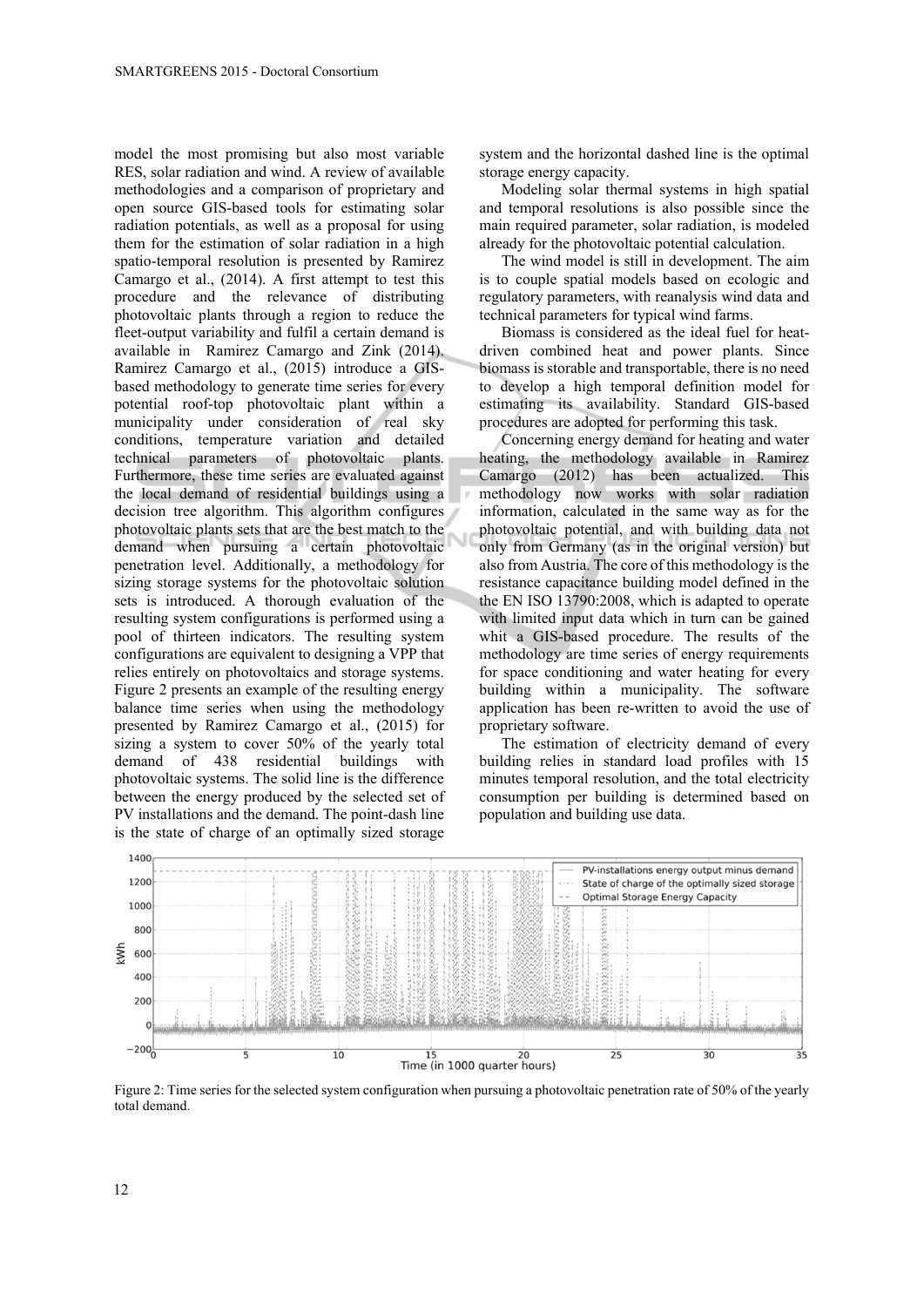Finally, the algorithm to configure the virtual power plant is partially completed. The first step, in which the combination of energy generation plants from fluctuating RES with the best match to the local demand is selected, is to be perform analogously to the decision algorithm presented by Ramirez Camargo et al., (2015). The match of the demand is not only determined with the amount of properly supplied energy, but also with the excess energy supplied to the local system. Plants contributing with a high amount of properly delivered energy and a low load of excess energy will be preferred. The sizing of storage systems can also be performed, but the algorithm for dimensioning the biomass heat-driven combined heat and power plants as well as the integration with the previous algorithms is still work in progress.

The software developed with every part of the methodology exists in a prototype version that combines bash, python and a series of free and open source software for geospatial applications. The aim is to deliver a software tool that runs entirely on python and the free and open source software for geospatial applications, which should be available for a wide range of users.

#### **REFERENCES**

- Adhikari, R. S., Aste, N. and Manfren, M. (2012). Optimization concepts in district energy design and management – A case study. *Energy Procedia*, 14, p.1386–1391. [Online]. Available at: doi:10.1016/j.egypro.2011.12.1106 [Accessed: 19 February 2013].
- Ai, B., Yang, H., Shen, H. and Liao, X. (2003). Computeraided design of PV/wind hybrid system. *Renewable Energy*, 28 (10), p.1491–1512. [Online]. Available at: doi:10.1016/S0960-1481(03)00011-9 [Accessed: 4 April 2013].
- Angelis-Dimakis, A., Biberacher, M., Dominguez, J., Fiorese, G., Gadocha, S., Gnansounou, E., Guariso, G., Kartalidis, A., Panichelli, L., Pinedo, I. and Robba, M. (2011). Methods and tools to evaluate the availability of renewable energy sources. *Renewable and Sustainable Energy Reviews*, 15 (2), p.1182–1200. [Online]. Available at: doi:10.1016/j.rser.2010.09.049 [Accessed: 20 February 2013].
- Asmus, P. (2010). Microgrids, Virtual Power Plants and Our Distributed Energy Future. *The Electricity Journal*, 23 (10), p.72–82. [Online]. Available at: doi:10.1016/j.tej.2010.11.001 [Accessed: 30 January 2013].
- Biberacher, M., Gadocha, S., Gluhak, S., Dorfinger, N. and Zocher, D. (2008a). Implementation of a GEOdatabase to administrate global energy resources. In: *Proceedings of the International Congress on*

*Environmental Modelling and Software, Universitat Politècnica de Catalunya, Barcelona*, 2008. [Online]. Available at: http://www.iemss.org/iemss2008/uploads /Main/S15-02-Biberacher\_et\_al-IEMSS2008.pdf [Accessed: 8 March 2013].

- Biberacher, M., Gadocha, S. and Zocher, D. (2008b). GIS based Model to optimize possible self sustaining regions in the context of a renewable energy supply. In: *Proceedings of the International Congress on Environmental Modelling and Software, Universitat Politècnica de Catalunya, Barcelona*, 2008. [Online]. Available at: http://www.iemss.org/iemss2008/uploads /Main/S15-12-Biberacher\_1\_et\_al-IEMSS2008.pdf [Accessed: 8 March 2013].
- Borbely, A.-M. and Kreider, J. F. (2001). *Distributed generation: the power paradigm for the new millennium*, Mechanical engineering series. Boca Raton: CRC Press.
- Burgess, P. J., Rivas Casado, M., Gavu, J., Mead, A., Cockerill, T., Lord, R., van der Horst, D. and Howard, D. C. (2012). A framework for reviewing the trade-offs between, renewable energy, food, feed and wood production at a local level. *Renewable and Sustainable Energy Reviews*, 16 (1), p.129–142. [Online]. Available at: doi:10.1016/j.rser.2011.07.142 [Accessed: 20 February 2013].
- Calvert, K., Pearce, J. M. and Mabee, W. E. (2013). Toward renewable energy geo-information infrastructures: Applications of GIScience and remote sensing that build institutional capacity. *Renewable and Sustainable Energy Reviews*, 18, p.416–429. [Online]. Available at: doi:10.1016/j.rser.2012.10.024 [Accessed: 19 February 2013].
- Commission of the European communities. (2007). *Communication from the commission to the European council and the European parliament: An Energy Policy for Europe*. [Online]. Available at: http://eurlex.europa.eu/LexUriServ/LexUriServ.do?uri=COM:2 007:0001:FIN:EN:PDF [Accessed: 2 April 2013].
- European Commission (2011). *Communication from the commission to the European parliament, the council, the European economic and social committee and the committee of the regions: Energy Roadmap 2050*. [Online]. Available at: http://eurlex.europa.eu/LexUriServ/LexUriServ.do?uri=COM:2 011:0885:FIN:EN:PDF [Accessed: 1 April 2013].
- Lambert, T., Gilman, P. and Lilienthal, P. (2006). Micropower system modeling with HOMER. *Integration of alternative sources of energy*, 1. [Online]. Available at: https://wwww.homerenergy.com/documents/Micropo werSystemModelingWithHOMER.pdf [Accessed: 7 August 2013].
- Lopes, J. A. P., Hatziargyriou, N., Mutale, J., Djapic, P. and Jenkins, N. (2007). Integrating distributed generation into electric power systems: A review of drivers, challenges and opportunities. *Electric Power Systems Research*, 77 (9), p.1189–1203. [Online]. Available at: doi:10.1016/j.epsr.2006.08.016 [Accessed: 18 February 2013].